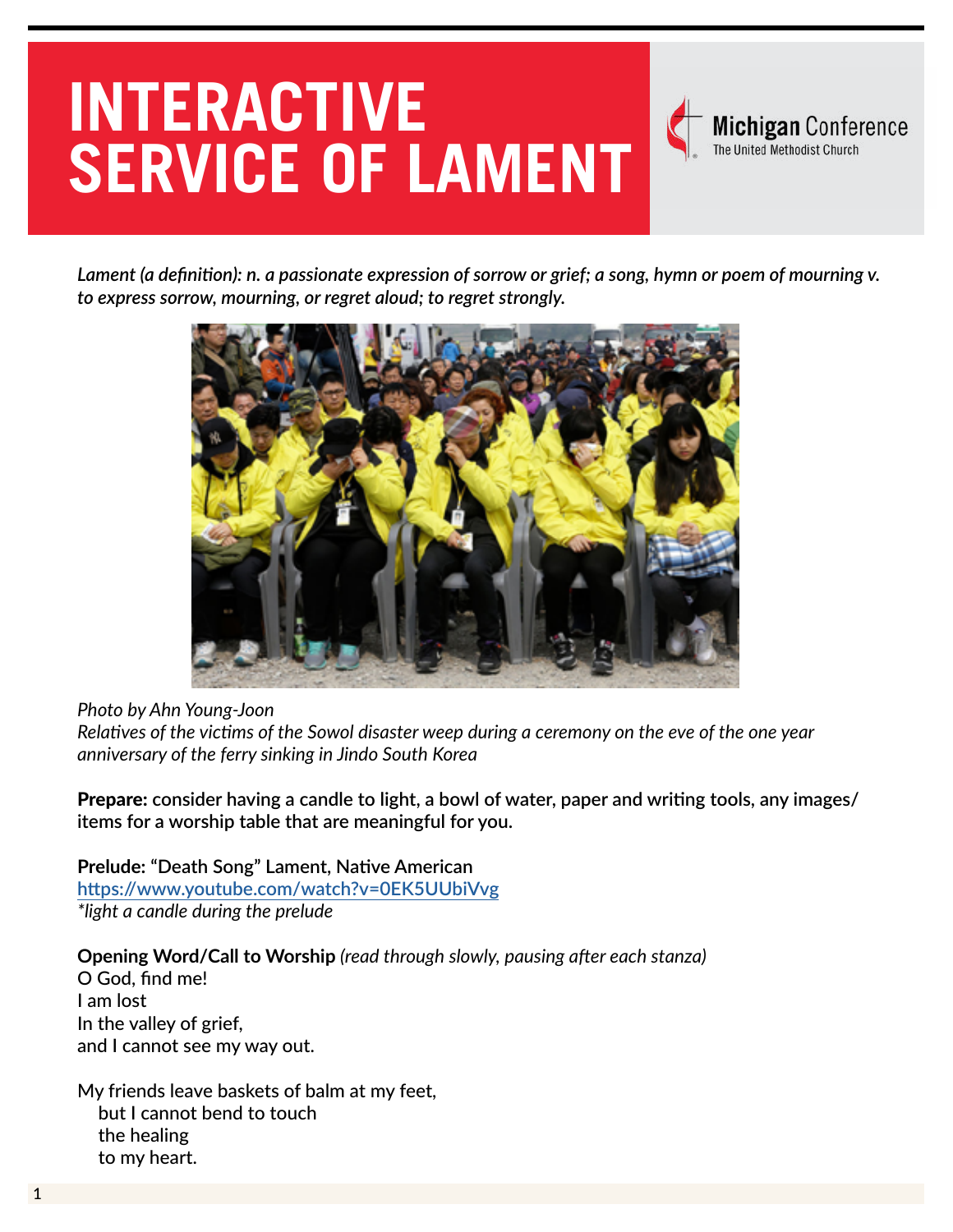They call me to leave this valley, but I cannot follow the faint sound of their voices.

They sing their songs of love, but the words fade and vanish in the wind.

They knock, but I cannot find the door.

They shout to me, but I cannot find the voice to answer.

O God, find me! Come into this valley and find me!

Bring me out of this land of weeping. O you to whom I belong, find me!

I will wait here, for you have never failed to come to me.

I will wait here, for you have always been faithful.

I will wait here, for you are my God, and you have promised that you counted the hairs on my head.

*This is Lament Psalm 5 from "Psalms of Lament," Copyright 1995 Ann Weems. Used by permission of John Knox Press.*

#### **Welcome**

Lament, a practice given to us by our faith tradition through the ages.

As Sarah lamented barrenness,

As Hagar lamented being cast out,

As Moses lamented his people's oppression,

As Amos lamented the fall of his people from God's covenant,

As Jesus lamented over broken systems of religion and government,

We too cry, as we experience communal trauma

and share in our sorrow for God's people and all of creation.

Lament, a practice given to us by examples of those working for equity and justice.

As Cesar Chavez and Dolores Huerta lamented the treatment of their fellow Mexican American farm worker,